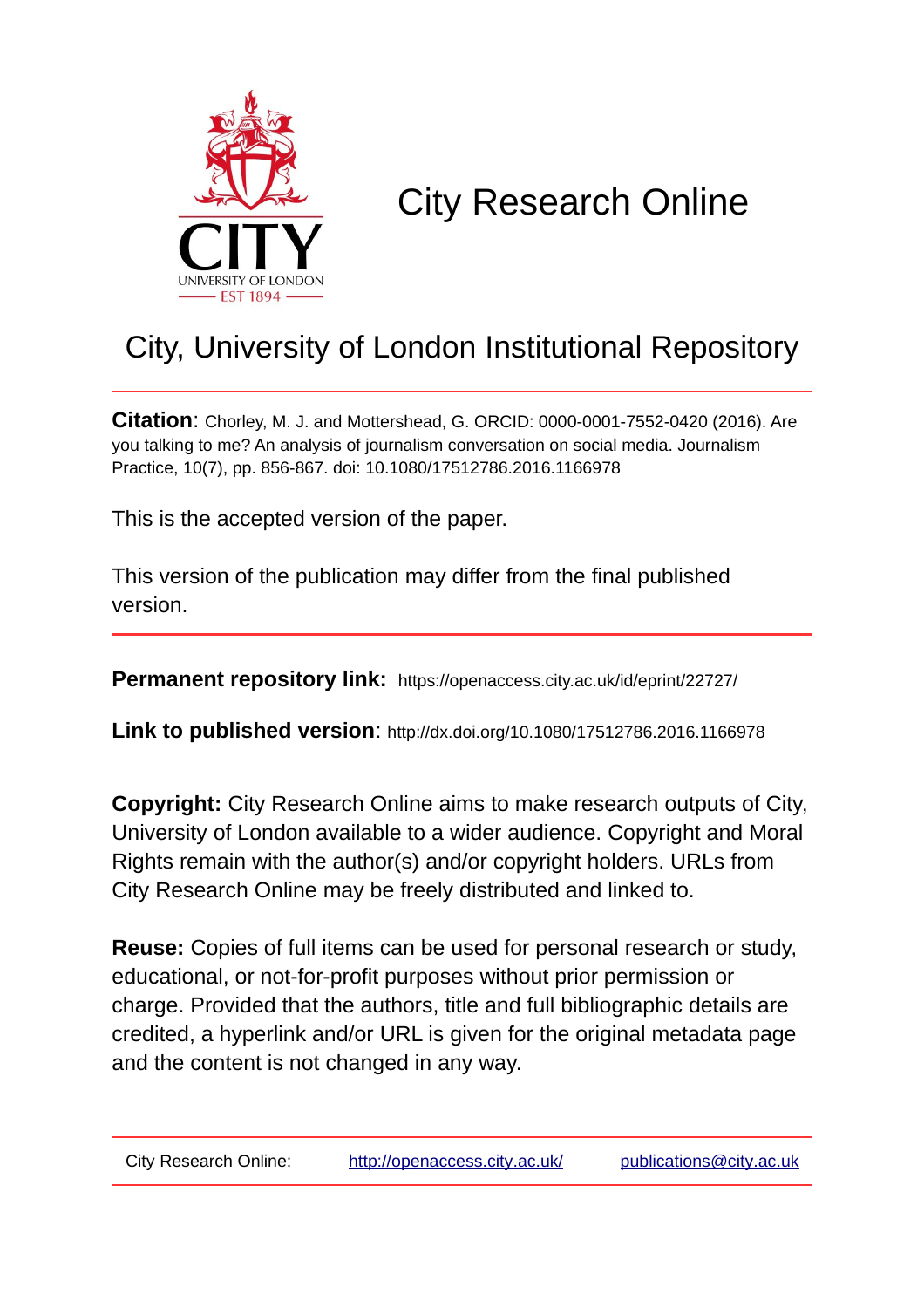## Are you talking to me? An analysis of journalism conversation on social media

Martin J. Chorley *School of Computer Science & Informatics Cardiff University, UK chorleymj@cf.ac.uk*

Glyn Mottershead *School of Journalism, Media and Cultural Studies Cardiff University, UK mottersheadgg@cf.ac.uk*

## **Abstract**

Social Media has become a key medium for discussion and dissemination of news stories, fuelled by the low barrier to entry and the ease of interaction. News stories may be propagated through these networks either by official news organisation accounts, by individual journalists, or by members of the public, through link sharing, endorsing or commenting. This preliminary research aims to show how computational analysis of large scale datasets allows us to investigate the means by which news stories are spread through social media, and how the conversation around them is shaped by journalists and news organisations. Through the capture of more than 11 million Tweets relating to 2303 Twitter accounts connected to journalism and news organisations, we are able to analyse the conversation within and around journalism; examining who spreads information about news articles, and who interacts in the discussion around them. Capturing the tweets of news organisations and journalists and the replies and retweets of these micro-blogs allows us to build a rich picture of interaction around news media.

## **Keywords**

Twitter, Conversation, Social media, News, Journalism

## **Introduction**

Twitter, and the use of Twitter within journalism and by journalists has become an increasingly discussed topic in recent years (Hermida, 2013), focusing not only on how Journalists use Twitter, but also how the use of Twitter and other social media by wider society is influencing news gathering, creation and discussion (Nielsen and Schrøder, 2014; Newman et. al, 2012; Bruns & Highfield, 2012).

Many studies of the use of Twitter within Journalism focus on small pools of subjects and limited manual monitoring of Twitter activity. These studies often look at a restricted set of Tweets from users, collected over short time periods, or examine only small numbers of tweets per user per day. Such small samples may not be representative of the actual use of Twitter within journalism, and monitoring small time periods or limited portions of tweet activity may skew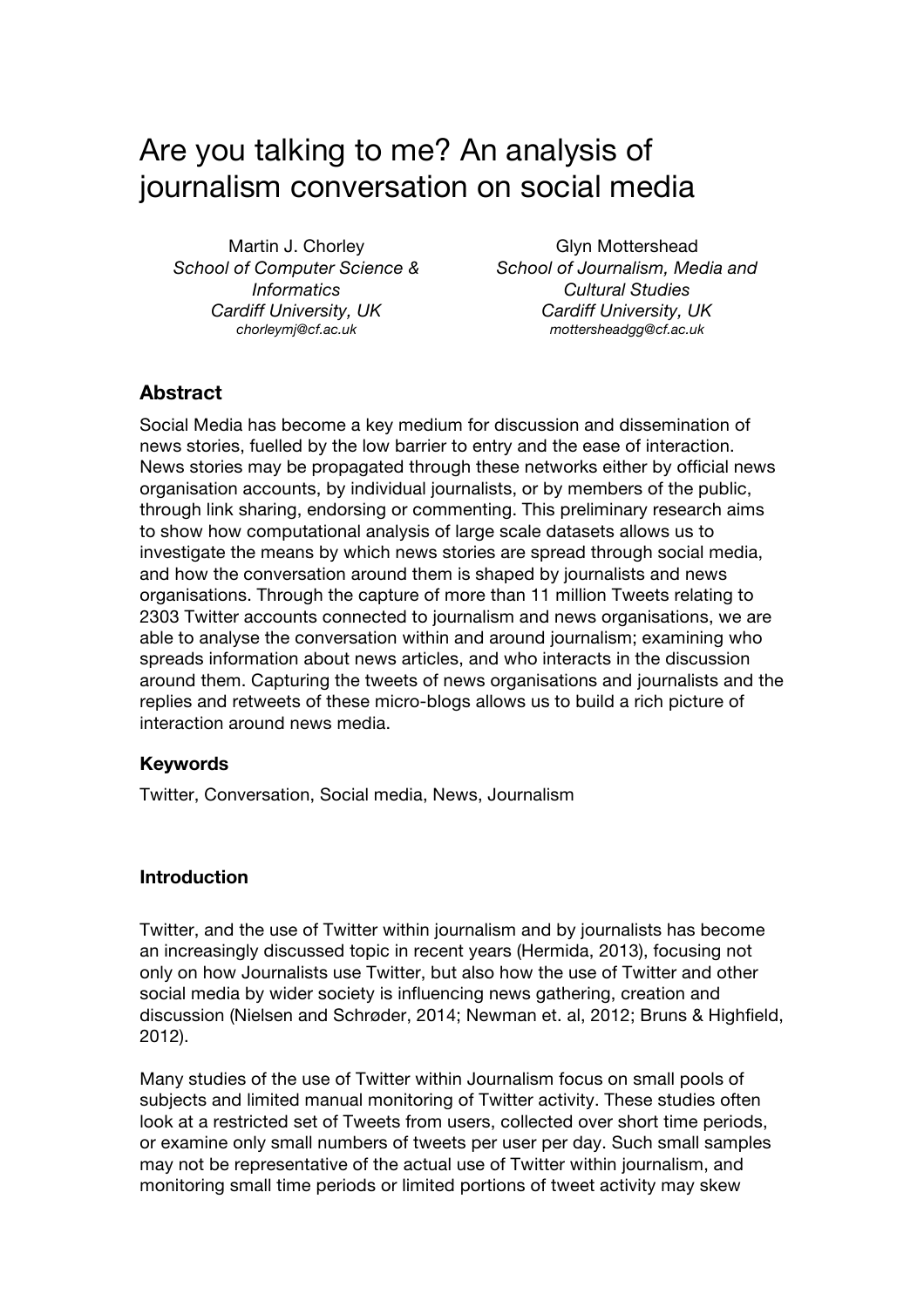study results or weaken the applicability of findings to the general population. However, using computational methods it is possible to instead examine a large subject pool, monitoring all of the Twitter activity associated with these subjects, and using algorithmic analysis to draw conclusions about the Twitter activity that are then more applicable to the population as a whole.

In this preliminary research, we examine the Twitter activity of 2303 journalists, news organisations and others working for such organisations, capturing the tweets and retweets made by these individuals over a period of several weeks. Analysis of these tweets allows us to understand the Twitter behaviour of the users and organisations, and answer a number of questions:

- 1. Are there differences between the social media use and attitudes of news organisations and their journalists?
- 2. Are journalists engaging with the public around the news stories they promote?

## **Related Work**

Several previous studies have examined the use of Twitter within news organisations and by journalists. Herrera-Damas and Hermida (2014) considered the use of Twitter by talk radio stations in Canada, examining the tweets of three radio stations over two weeks in 2010 and 2011, finding that the main use of Twitter by these organisations was to provide information, rather than to engage with their audience. The number of retweets and external mentions and links was also low. Similarly, Lasorsa et. al (2012) investigated the use of Twitter by practicing journalists in an effort to discover whether the use of microblogging had caused journalists to change the norms and practices of their industry. An analysis of 500 journalists (primarily based in the US) in which for two weeks the first ten tweets posted by each journalist were examined, found that the journalists frequently displayed behaviour online that deviated from their traditional roles, such as offering opinions rather than appearing non-partisan, while also retweeting and promoting external links and content, and offering insights into working practices. Cleary et. al (2014) look at the use of Twitter by CNN and three news anchors/reporters to examine the values put forward by the organisation, finding that the journalists tweeted with different priorities than the organisation, who use it more often for promotional purposes. This finding is often repeated throughout the literature (Rosenstiel et. al, 2011). It has also been noted (Vis, 2013) that thanks to its real time distributed nature, Twitter can effectively be used as a tool for reporting breaking news. Of further interest is the role of digital gatekeepers within social media (Bro and Wallberg, 2014), those users whose actions of sharing, liking and commenting on the news disseminates news articles further. Examination of large scale datasets can allow these gatekeepers to be identified and examined.

What is common in all these studies is the limiting effect of requiring human coding in order to analyse Twitter use. Sample sizes must be kept small, or large pools of analysts must be used. Indeed, Lasorsa et. al (2012) comment that while their study analysed 22000 tweets, this sample did not cover **all** of the tweets by these journalists. Using automated algorithmic analysis it is possible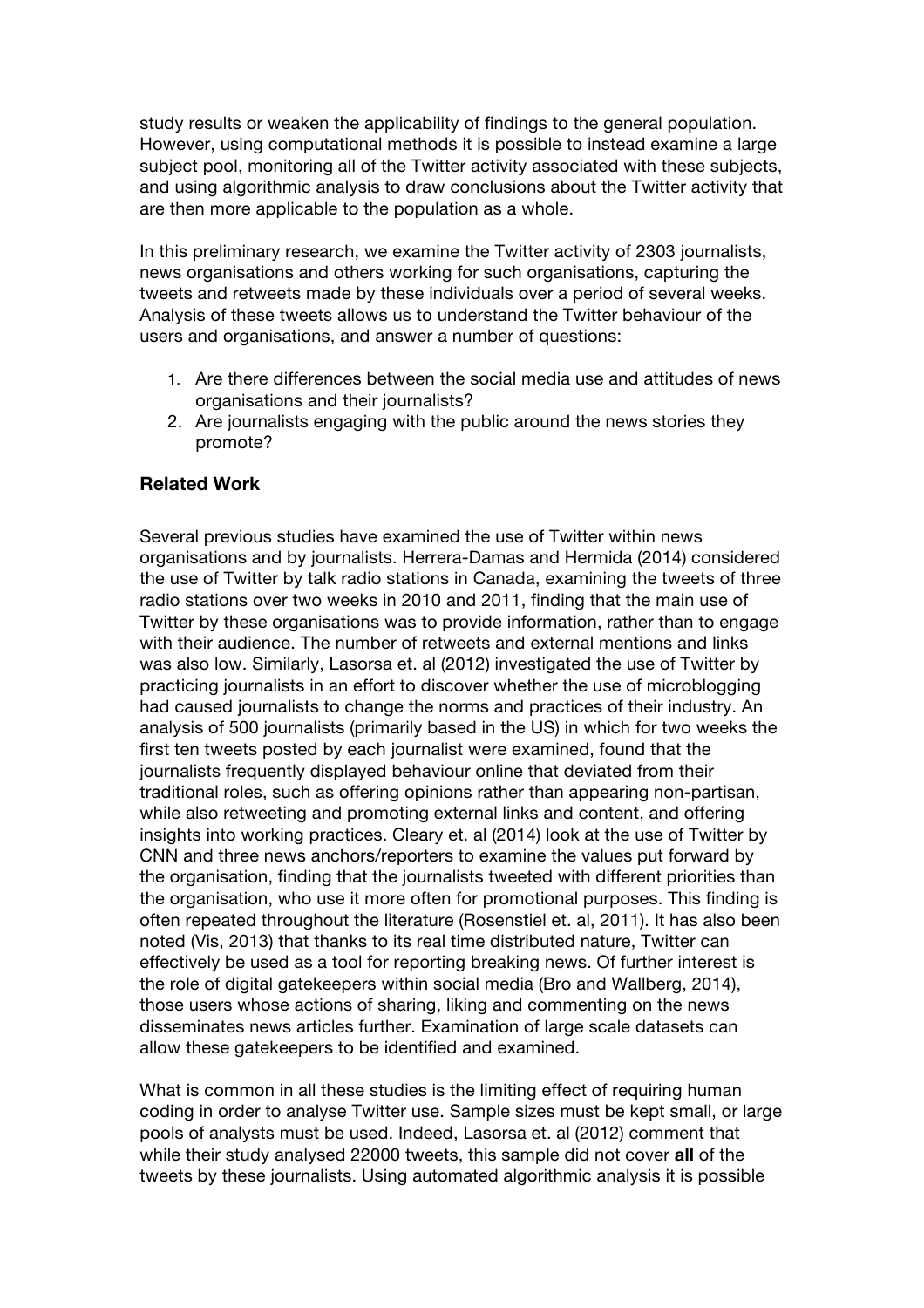to study a far larger sample of Twitter usage, in order to build a clearer picture of its use. Twitter has often been used in order to examine communities and the conversation within and between them (Burnap et. al, 2013).

## **Data Collection**

Many tools exist for collecting Twitter Data (Bruns & Liang, 2012; Burnap et. al, 2015), and research is available on methodologies for accessing large quantities of Twitter data (Bruns & Burgess, 2012). However, given the relative simplicity and targeted nature of this research, it is easy to build custom Twitter monitoring software to capture the required data.

Twitter data is made available through a publicly accessible API, which has two primary methods of access: the REST API and the Streaming API. When using the REST API, requests are made to the Twitter API servers and a limited set of data returned. When using the streaming API, an initial request to the Twitter API sets up a continuous connection, and data is returned from the Twitter API on an ongoing basis. This streaming method allows more data to be accessed than by using the REST API. For this study, data was collected from Twitter using both the Streaming API and the REST API.

The Streaming API was used to 'follow' a set of user accounts. 'Following' a user account using the streaming API allows collection of all original tweets sent by that user account, any retweets of those original tweets, any retweets made by the account, and replies to any tweet they send. It does not however include tweets that 'mention' the original user other than those sent as direct replies. It also does not include manual retweets of a users tweets, or any tweets by protected users<sup>®</sup>.

The REST API was used to access the Twitter profile details of the followed user accounts at regular intervals, in order to monitor profile statistics, such as the number of followers, during the study period.

This research aims to examine the Twitter behaviour of both individual journalists as well as a selection of the news organisations for which they work. It is therefore necessary to classify or code users into distinct groupings. In this preliminary research we are interested in distinctions between three sets of users: official accounts of news organisations (1), journalists and others working for news organisations (2), and everyone else (3). This is a fairly high level grouping, with less granularity than some previously used encodings of Twitter users (Vis, 2012), however it has some advantages. Firstly, it is exactly finegrained enough to allow us to answer our research questions, and secondly by restricting the number of classes it should be relatively straightforward to automatically separate users into classes without requiring manual coding.

The main Twitter accounts of the news agencies and organisations given in Table 1 were followed during the study. These organisations represent a mix of media classes, covering both print and online news as well as TV and agency

<sup>&</sup>lt;sup>1</sup> https://dev.twitter.com/streaming/overview/request-parameters#follow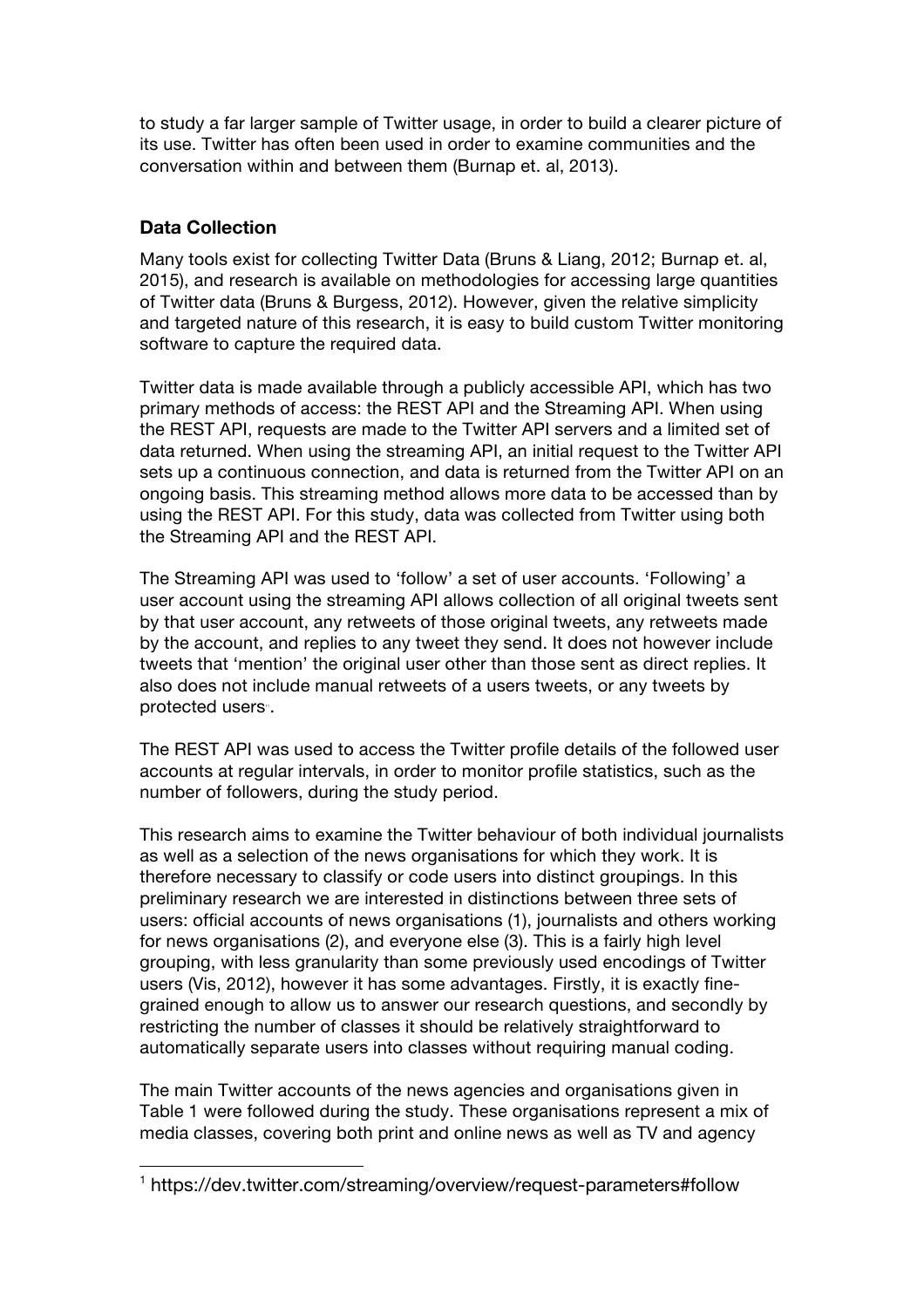reporting. While predominantly UK based, there are also a number of international accounts. These organisation accounts were supplemented with a list of active journalists on Twitter, identified through the list 'Journalists on Twitter' from journalism.co.uk.

| Organisation           | Accounts followed                     |
|------------------------|---------------------------------------|
| Guardian               | guardian, guardiannews                |
| Daily Mail             | MailOnline, DailyMail, DailyMailUK    |
| <b>BBC</b>             | <b>BBCWorld, BBCNews, BBCBreaking</b> |
| <b>CNN</b>             | cnni, cnn                             |
| <b>New York Times</b>  | nytimes, nytimesworld                 |
| <b>Reuters</b>         | Reuters, ReutersLive                  |
| <b>Financial Times</b> | FinancialTimes, ft                    |
| The Times              | thetimes                              |
| <b>Sky News</b>        | SkyNews, SkyNewsBreak                 |
| The Mirror             | DailyMirror, ampp3d                   |
| Channel 4              | Channel4News                          |
| The Sun                | TheSunNewspaper                       |
| The Telegraph          | Telegraph                             |
| The Independent        | independent, thei100                  |

*Table 1 - Organisations and Twitter accounts followed during study*

In total, a list of 2303 Twitter usernames was provided to the follow parameter of the API request, and tweet responses received were stored in full as they arrived. These 2303 'users of interest' (UoI) were followed from 10:24am on the 20th March 2015 to 09:53am on the 15-July 2015. During this time, a total of 11,638,197 tweets were received by the monitor.

In order to ensure that the list of accounts being examined contained only Journalists or people connected to news media the profile descriptions of UoI were examined. Descriptions were algorithmically checked for the presence of either a main news source (e.g. a biography stating 'Journalist for Daily Mail') or the presence of a job keyword from the list in Table 2. Of the 2303 users monitored, 2163 were algorithmically confirmed to self describe in their Twitter biography as either having a role as in Table 2, or to associate themselves with one of the news outlets as given in Table 1. The remaining 140 users were inspected manually and confirmed to self-describe either as working for outlets not included in Table 1, or to use other names/slang or twitter account names in order to identify their job role or employer. We can state that the user sample from this study consists of either official accounts from news organisations, or individuals who work for news organisations in some news-related capacity.

News related terms in Twitter profile descriptions

'broadcaster', 'journalists', 'editor', 'hack', 'sub', 'critic', 'reporter', 'journo', 'commentator', 'journalist', 'columnist', 'correspondent', 'presenter', 'producer', 'features', 'writing'

*Table 2 - News related terms searched for in Twitter profile descriptions*

*Data Filtering*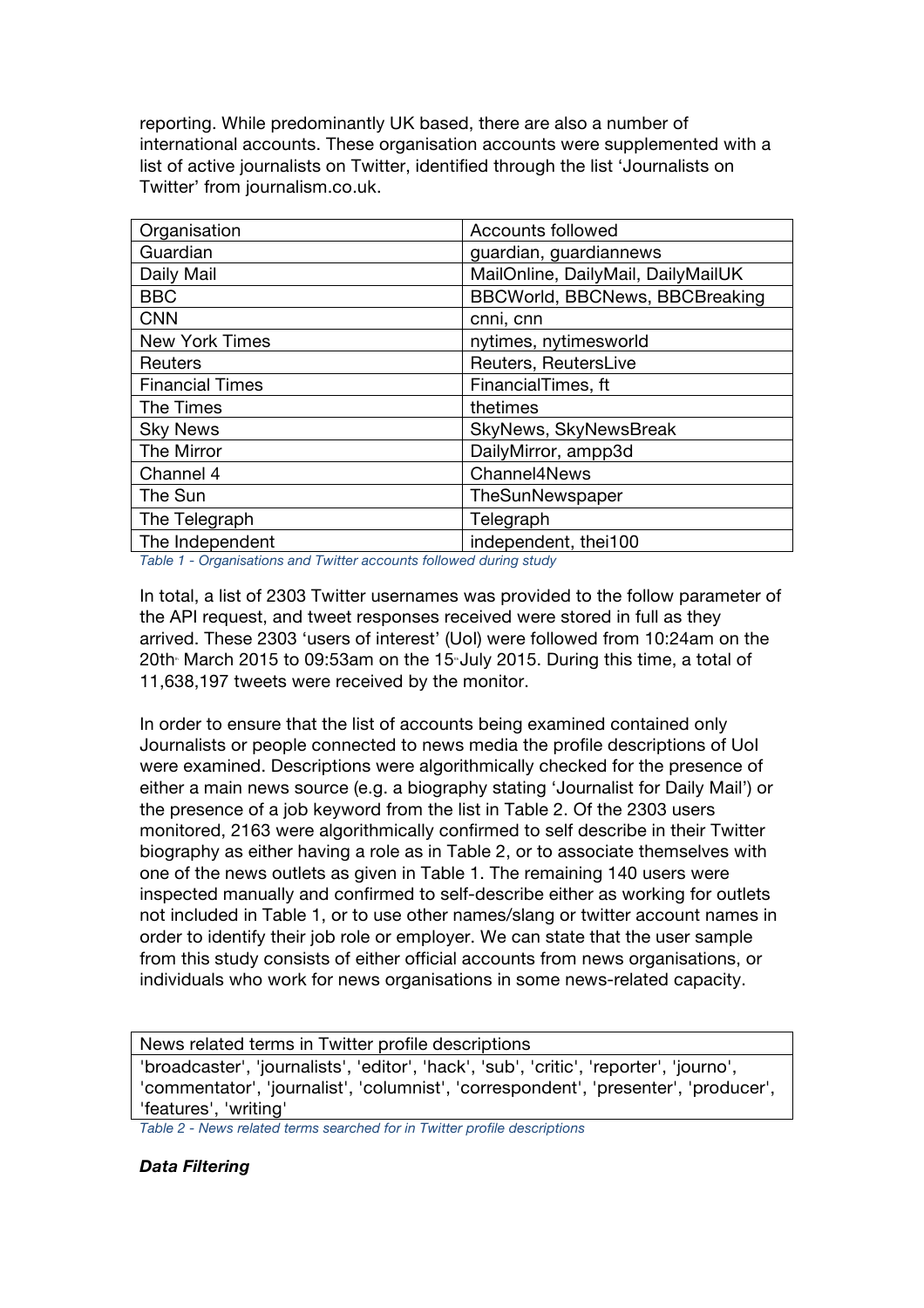Of the 11,638,197 tweets gathered during the monitoring period, a large number were retweets as opposed to original content. These retweets fall into three categories:

- 1.) Retweets of one of the accounts under study (UoI) by a third party
- 2.) Retweets of a third party by one of the accounts under study (UoI)
- 3.) Retweets of one of the accounts under study by a second of the accounts under study

When considering the content posted to Twitter by the users of interest, category 2 and 3 add something material to the study, as they can be seen as content provided by the users. Category 1 is partially of interest as a measure of popularity of the users, but does not reveal anything new about the content created, promoted or discussed by the users. To begin with, we examine only the tweets created or retweeted by the users in the study, (original content, plus those tweets in categories 2 & 3).

## **Data Analysis**

Extracting from the dataset of collected tweets only those tweets created or retweeted by the UoI within the study gives a collection of 1,225,752 tweets. Of these, 1,039,106 tweets were made by individual users, while 186,646 came from an official organisation account. Of the 1,039,106 tweets by individuals, 299,902 were retweets, while 739,204 were not. Of the 186,646 tweets from organisation accounts, 36,443 were retweets, while 150,203 were original tweets. As shown in Table 3, this reveals a difference of almost 10% in the number of original tweets vs. retweets between organisations and individual accounts, with original tweets making up a higher proportion of the total for Organisation accounts. This could fit with earlier findings that organisations tend to use Twitter as a promotional tool, favouring their own content over that of others, but further analysis of the content of the original tweets vs. retweets must be carried out in order to confirm that.

|                    | <b>Original Tweets</b> |            | Retweets |            | Total     |
|--------------------|------------------------|------------|----------|------------|-----------|
|                    |                        | % of total |          | % of total |           |
| Organisations      | 150,203                | 80.47%     | 36,443   | 19.53%     | 186,646   |
| <b>Individuals</b> | 739.204                | 71.14%     | 299,902  | 28.86%     | 1,039,106 |
| Total              | 889,407                |            | 336,345  |            |           |

*Table 3 - Breakdown of Tweets and Retweets for Organisations and Individuals*

Looking at the breakdown of tweets per user (Table 4) shows a wide range of Twitter behaviour, as might be expected from such a large sample. Organisations are more active than individual users, which again is unsurprising given that the primary function of Organisational twitter accounts will be to participate in Twitter, whereas most individuals will be using Twitter only as a secondary function or distraction from their primary function within the workplace. (Java et. al (2007) concluded that users may have four primary reasons for using Twitter: daily chatter, conversation, sharing information and reporting news).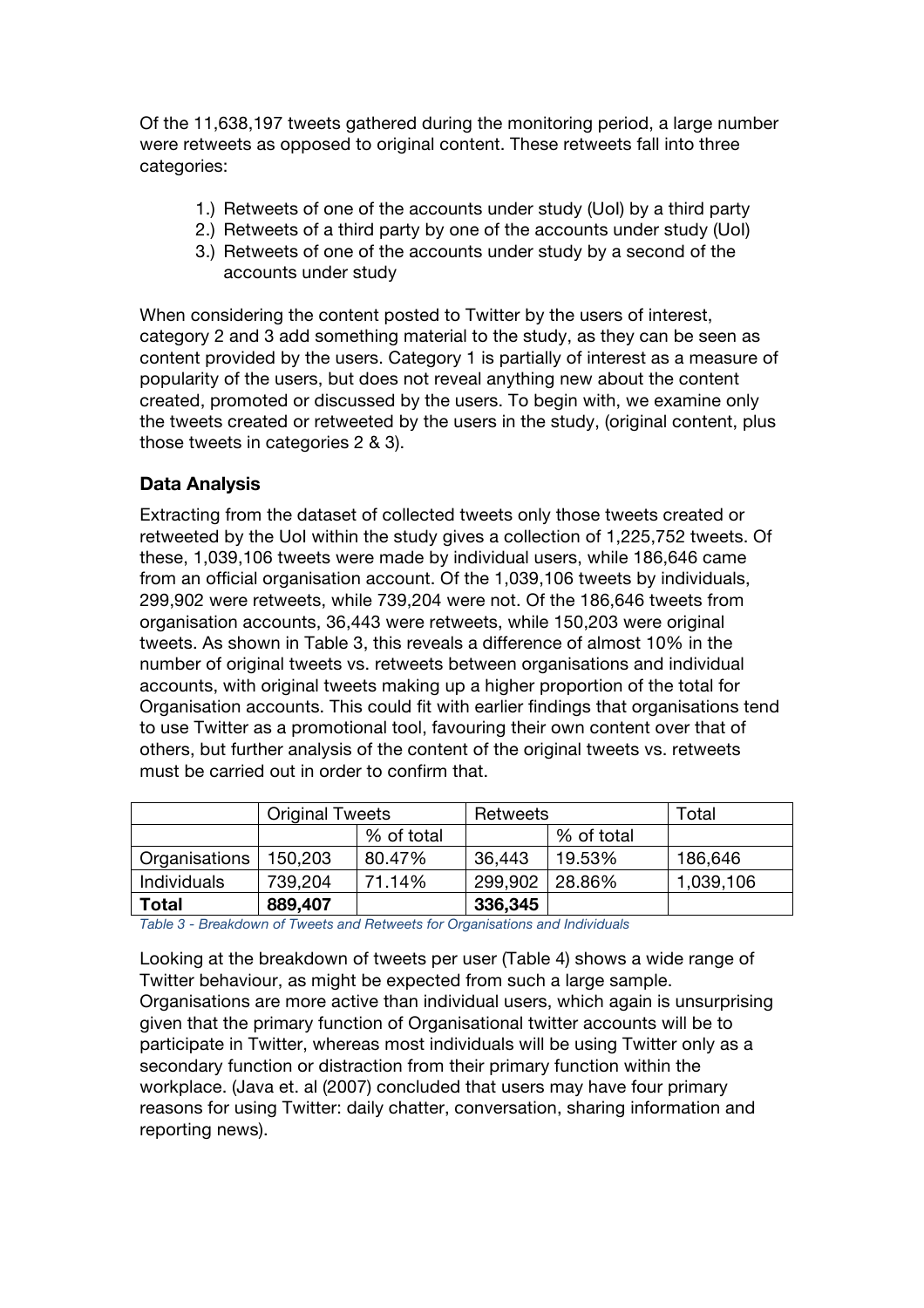|                      | <b>Original Tweets</b> |                    |       | Retweets |     |       |  |
|----------------------|------------------------|--------------------|-------|----------|-----|-------|--|
|                      | Mean                   | Min<br>Max<br>Mean |       | Min      | Max |       |  |
| Organisations   7153 |                        | 63                 | 31218 | 1918     | ດ   | 10973 |  |
| Individuals          | 333                    |                    | 36376 | 141      |     | 20276 |  |
| _                    | .                      |                    |       |          |     |       |  |

*Table 4 - Average Tweets & Retweets per user.* 

Examining the timing of Tweets, either by day (Figure 1) or by hour (Figure 2) does not show anything particularly surprising in the sample. The number of tweets recorded are highest during the week, with lower levels at the weekend, and are highest throughout working hours and into the evening, with comparatively low levels of Twitter activity seen during the overnight hours and early morning.







*Figure 2 - Number of tweets recorded per hour*

#### **Conversation analysis**

The simplest way to gain an understanding of the conversations happening between the users of interest and other individuals is to look at the number of mentions each user has made during the period of the study. Table 5 shows the average mentions made per user for both Organisation and individual accounts. As can be seen the average is significantly higher for Organisational accounts, for both original tweets and retweets. There could be a number of reasons for this. Organisational accounts may be engaged in the conversation with their audience more than individual users, or perhaps they may be including names of their other organisation accounts within tweets in order to point the audience to other sources of content. Again, it is necessary to examine the content of the tweets and see exactly who it is that is being mentioned in order to draw any firm conclusions.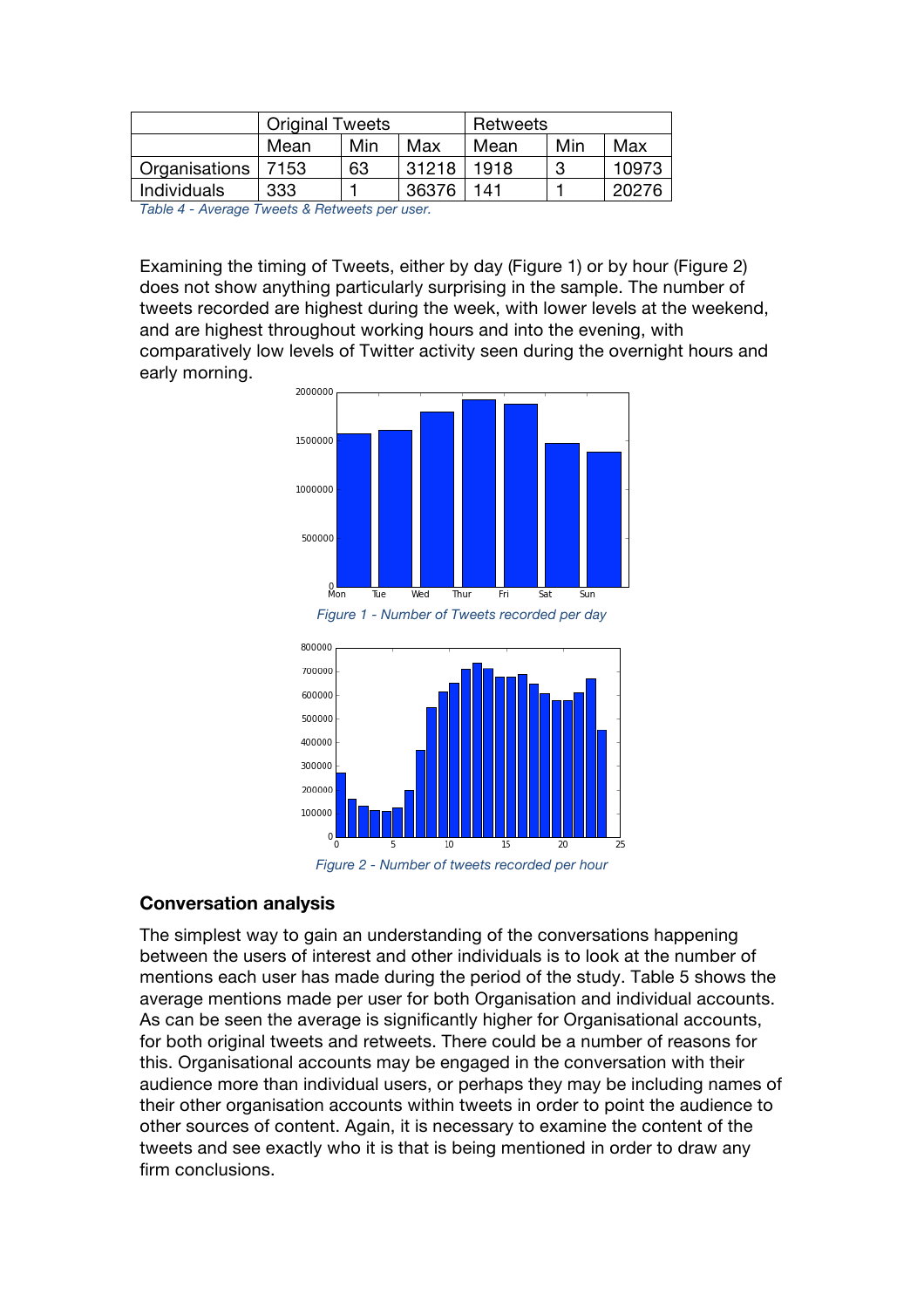|                    | <b>Original Tweets</b> |     |      | Retweets |     |       |  |
|--------------------|------------------------|-----|------|----------|-----|-------|--|
|                    | Mean                   | Min | Max  | Mean     | Min | Max   |  |
| Organisations      | -821                   | 5   | 4969 | 2356     | 6   | 14177 |  |
| <b>Individuals</b> | 269                    |     | 9564 | 218      |     | 21531 |  |

*Table 5 - Mentions made per user.* 

Examining the number of unique users mentioned on average (Table 6) shows that organisation and individual accounts are much closer in terms of the number of different people they mention on Twitter. Coupled with the information in Table 5, this indicates that while Organisations mention other users in tweets more often, the pool of other users mentioned is not that much larger than the pool of users for the average individual account.

Number of unique users mentioned per user

|                    | <b>Original Tweets</b> |     |      | Retweets |     |      |
|--------------------|------------------------|-----|------|----------|-----|------|
|                    | Mean                   | Min | Max  | Mean     | Min | Max  |
| Organisations      | 137                    |     | 451  | 212      | 6   | 1191 |
| <b>Individuals</b> | 107                    |     | 2683 | 110      |     | 3518 |

*Table 6 - Number of unique users mentioned per user. Difference between organisation and user original tweet unique mention counts and retweet unique mention counts not significant at p<0.01.* 

In total, 157,172 user accounts were mentioned by either the individual accounts or the organisation accounts examined in the study. Of these, 155,097 were user accounts not belonging to the group under examination.

In order to determine whether the conversation between the users in this study and other Twitter users is an example of Journalists and news organisations conversing within their own community, or engaging with users outside of the community, it is necessary to attempt to classify the other users, in order to determine whether they belong to the 'news' community, or are external.

An initial attempt at this classification can be carried out by examining the profile descriptions of the users. Much as the presence of keywords or organisation names in profile descriptions was used previously to determine whether the accounts under examination belonged to journalism related users, the same keyword analysis can provide an indication as to whether an external user is a journalist, or related to a news organisation in some way.

The profiles of these 155,097 user accounts were retrieved from the Twitter API. Of the 155,097 accounts, 3,019 accounts no longer exist as of the analysis in this paper, having either been banned by Twitter or deleted by the users themselves. The remaining 152,078 account profiles were accessed and examined for the presence of keywords and organisations as in Table 1 and 2. Additionally, accounts that were not identified as belonging to journalists or news related media were further assessed to check for the presence of words related to blogging ('blogging', 'blogs', 'blogger').

Of these users, 25,629 were confirmed to contain either a job description or reference to media organisation, suggesting that these accounts also belong to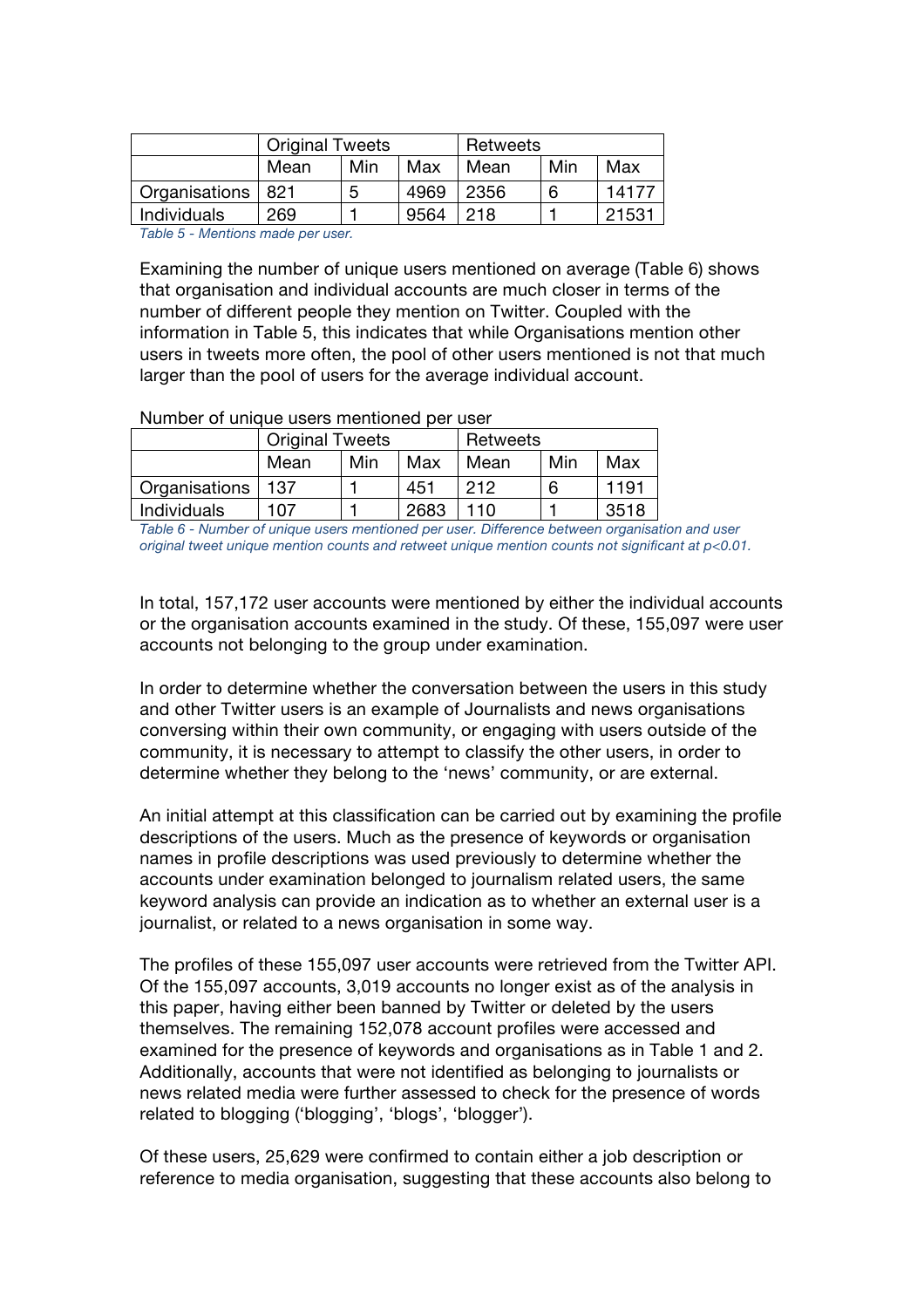users relevant to journalism. 1,500 users contained a mention of blogging. The remaining accounts descriptions do not point to those users belonging to a media organisation or working in a field relating to journalism.

At a basic numerical level, this shows that as would be expected, the communication of users is mixed. There is a level of communication between the users within the study, with users external to the study who belong to the journalistic and news community, and with users external to the study who have no formal relationship to the creation and delivery of news.

The next step is to quantify the communication between the different groupings in terms of the level of communication. In order to do this, we examine how many times the users of each different class have been mentioned by the users of interest in the study. It is also worth considering that the figures for external third party 'News' accounts can be combined with the figures for users of interest (UoI), as it has already been confirmed that users in the study are of this class. However, the figures are presented separately. Organisation data is presented in Table 7. It is clear to see that in the overwhelming majority of cases, Organisation accounts are mentioning other news account (either accounts already included in this study or otherwise) far more than they mention either self-described bloggers or non-news related account. This suggests that either the promotional effort or the engagement of others in conversation is primarily focused within the news community for these organisations.

| Organisation           | <b>Mentions</b> |             |                |          |
|------------------------|-----------------|-------------|----------------|----------|
|                        | Uol             | <b>News</b> | Blogging       | Non-News |
| Guardian               |                 |             |                |          |
| guardian               | 139             | 2426        | 12             | 505      |
| guardiannews           | 11              | 534         | 0              | 12       |
| Daily Mail             |                 |             |                |          |
| MailOnline             | 8               | 781         | $\overline{2}$ | 429      |
| DailyMail              | $\overline{0}$  | 577         | $\mathbf 0$    | 200      |
| <b>DailyMailUK</b>     | 42              | 478         | 1              | 345      |
| <b>BBC</b>             |                 |             |                |          |
| <b>BBCWorld</b>        | 818             | 4876        | $\overline{4}$ | 1592     |
| <b>BBCNews</b>         | 3312            | 7023        | 9              | 3851     |
| <b>BBCBreaking</b>     | 34              | 38          | $\mathbf 0$    | 96       |
| <b>CNN</b>             |                 |             |                |          |
| cnni                   | 3               | 13          | $\mathbf 0$    | 14       |
| cnn                    |                 |             |                |          |
| <b>New York Times</b>  |                 |             |                |          |
| nytimes                | $\overline{0}$  | 67          | $\overline{0}$ | 35       |
| nytimesworld           | $\mathbf 0$     | 9           | $\mathbf 0$    | 3        |
| <b>Financial Times</b> |                 |             |                |          |
| <b>FinancialTimes</b>  | $\mathbf 0$     | $\mathbf 0$ | $\mathbf 0$    | 4969     |
| The Times              |                 |             |                |          |
| thetimes               | 298             | 409         | $\overline{2}$ | 433      |
| <b>Sky News</b>        |                 |             |                |          |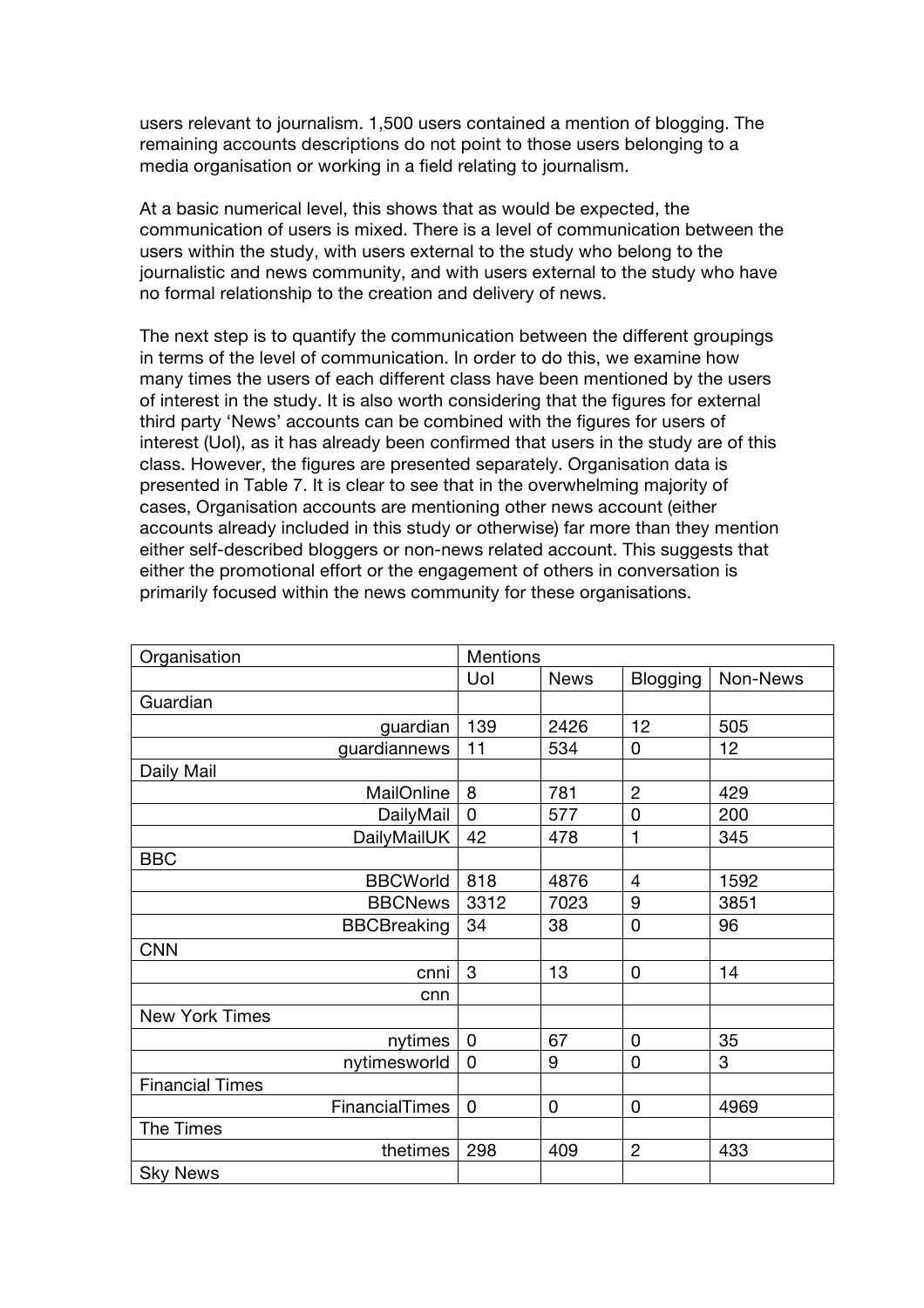|                 | <b>SkyNews</b>      | 56  | 1230 | $\overline{2}$ | 923  |
|-----------------|---------------------|-----|------|----------------|------|
|                 | <b>SkyNewsBreak</b> | 4   | 0    | 0              |      |
| The Mirror      |                     |     |      |                |      |
|                 | DailyMirror         | 77  | 3236 | $\overline{2}$ | 3274 |
|                 | ampp3d              | 47  | 95   | $\overline{2}$ | 221  |
| Channel 4       |                     |     |      |                |      |
|                 | Channel4News        | 4   | 2484 | $\overline{2}$ | 1537 |
| The Sun         |                     |     |      |                |      |
|                 | TheSunNewspaper     | 120 | 1854 | 12             | 2102 |
| The Telegraph   |                     |     |      |                |      |
|                 | Telegraph           | 637 | 2089 | 7              | 765  |
| The Independent |                     |     |      |                |      |
|                 | thei100             | 4   | 8    | 0              | 34   |

*Table 7 - User mentions in each class for each Organisation account*

For both individual users and organisations, a per-user summary of mention classes is given in Table 8. For individual users, the average number of mentions between users of interest and news accounts vs. non-news accounts is fairly equal, with non-news slightly higher (214.5 against 236.6). This indicates that unlike the news organisations, individuals are using Twitter to promote or engage with users beyond the news community.

|                    | Uol  |     |      | News   |     |      | <b>Blogging</b> |     |     | Non-News |     |       |
|--------------------|------|-----|------|--------|-----|------|-----------------|-----|-----|----------|-----|-------|
|                    | Avg. | Min | Max  | Avg.   | Min | Max  | Ava.            | Min | Max | Ava.     | Min | Max   |
| <b>Individuals</b> | 72.2 |     | 3592 | 142.3  | 0   | 3592 | 3.3             |     | 255 | 236.6    |     | 12187 |
| Organisations      | 267. | 0   | 3312 | 1344.4 | 0   | 7023 | 2.7             |     | 12  | 1016.2   |     | 4969  |

*Table 8 - Total user mentions in each class*

These mentions include users with whom only one mention has been made. One mention may not be considered evidence of a significant interaction. Limiting the mentions to only those users with 5 or more mentions (showing that the users have interacted more than just once) gives the number of separate users conversed with in Table 9, and the total count of mentions in Table 10. It can be seen that even when only significant interactions are taken into account, there is a difference between the conversation between news users and non-news users. For individuals, the split remains fairly even in terms of the number of users mentioned (2.85+5.07 vs. 7.94) for news and non-news accounts. However, looking at the total number of mentions reveals that individuals have contacted news related accounts far more often than non-news accounts (averages of 46.6+77.2 vs 91.7). This indicates that the users are conversing more with users within their own industry than those outside. For organisations, it is clear that they are contacting news related accounts more than non-news related accounts, conversing with an average of 8.43+204 news accounts vs 16.6 non-news accounts, with a total number of messages of 228.29+1253.6 vs 801.6. Organisations are clearly mentioning those within the news industry more than those who cannot be easily identified as being related to a news organisation or news related occupation.

| Uol  |     |     | <b>News</b> |     |     | <b>Blogging</b> |     |     | Non-News |     |     |
|------|-----|-----|-------------|-----|-----|-----------------|-----|-----|----------|-----|-----|
| Ava. | Min | Max | Ava.        | Min | Max | Avg.            | Min | Max | Ava.     | Min | Max |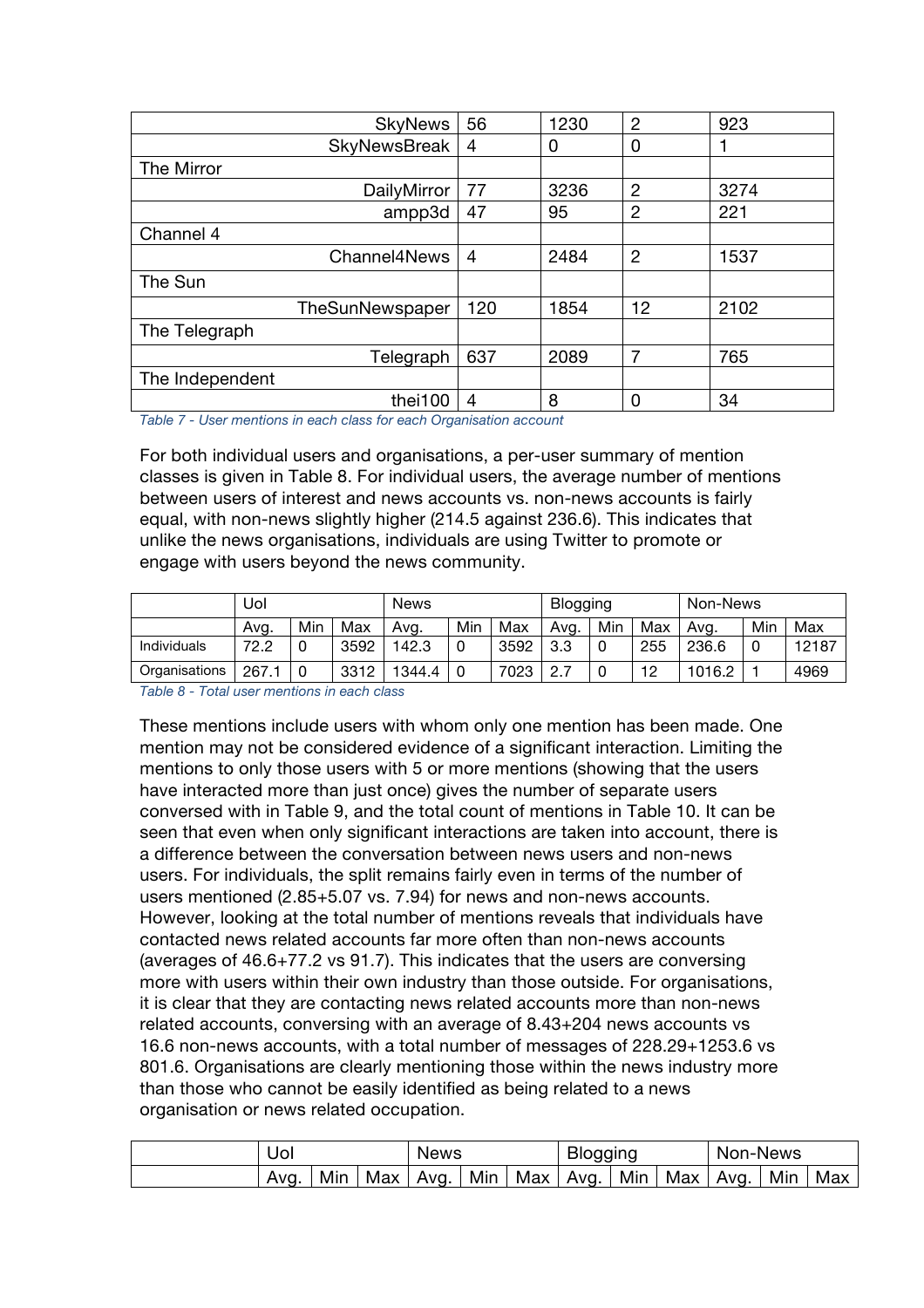| .<br>. .<br>Individuals | $\Omega$<br>∽<br>د.ںء       | ╰ | 60<br>ο∠<br>and the contract of the contract of | $\sim$ $\sim$<br>h<br>O.U | -        | ັ              | ັ | $\overline{\phantom{0}}$<br>$\sim$<br>uΔ<br>$\cdot$ |    | г.,<br>$\sqrt{2}$<br>∽<br><br>ັ<br>╰ |
|-------------------------|-----------------------------|---|-------------------------------------------------|---------------------------|----------|----------------|---|-----------------------------------------------------|----|--------------------------------------|
| Organisations           | $\sqrt{2}$<br>o<br>+ບ<br>v. | ╰ | 60<br>◡∠                                        | nr<br>Δ<br>20.            | 76<br>۰. | $\overline{ }$ |   | $\epsilon$<br>v.v                                   | ۰. | 68                                   |

*Table 9 - Per user mentions in each class (>= 5)*

|               | Uol    |     |      | <b>News</b> |     |       | Blogging |     |     | Non-News |     |      |
|---------------|--------|-----|------|-------------|-----|-------|----------|-----|-----|----------|-----|------|
|               | Avg.   | Min | Max  | Avg.        | Min | Max   | Avg.     | Min | Max | Ava.     | Min | Max  |
| Individuals   | 46.6   |     | 3569 | 77 O        |     | 13618 | .42      |     | 147 | 91       | 0   | 7208 |
| Organisations | 228.29 |     | 3115 | 1253.6      |     | 6624  |          |     | 10  | 801.6    |     | 4969 |

*Table 10 - Total user mentions in each class (>=5)*

Simple mentions are not proof of meaningful interaction or conversation. Raw counts of mentions are therefore not enough to be able to conclude that users or organisations are interacting in any way. However, each tweet contains data of the tweet it is written in reply to. It is therefore possible to follow threads of conversation between users by linking tweets together. Finding multiple threads of conversation from users provides a stronger argument for significant meaningful interaction between users than just a simple count of mentions.

#### **Content sharing**

The number of links shared by each user is given in Table 11. As can be seen, Organisational accounts shared a far higher number of links to content in both original tweets and retweets. This fits previously observed behaviour where official accounts are used primarily as promotional tools in order to disseminate content.

|                      | <b>Original Tweets</b> |    |       | Retweets      |  |       |  |
|----------------------|------------------------|----|-------|---------------|--|-------|--|
|                      | Average   Min          |    | Max   | Average   Min |  | Max   |  |
| Organisations   7236 |                        | 62 | 31130 | 1571          |  | 7681  |  |
| <b>Individuals</b>   | 117                    |    | 36417 | - 73          |  | 20066 |  |

*Table 11 - Number of links shared per user*

## **Conclusion**

This preliminary investigation into the data collected during a large scale study of Twitter users connected to journalism and news organisations has revealed some interesting areas that require further examination. From examining the amount of original content created vs. the retweeting of existing content, there are clear differences between the use of Twitter by journalists and individuals and the use of Twitter by the news organisations for which they work. Organisations favour original content, with 10% more of their tweets being original compared to individual users.

The same is true of the conversational aspects of Twitter, with Organisational accounts 'mentioning' news-related accounts far more often than non-news accounts. While individuals are more even, 'mentioning' accounts both inside and outside the news community, examining those with whom they have longer/more conversations reveals that they too are focused on conversing within the news community more than conversing outside the community.

#### **Future Work**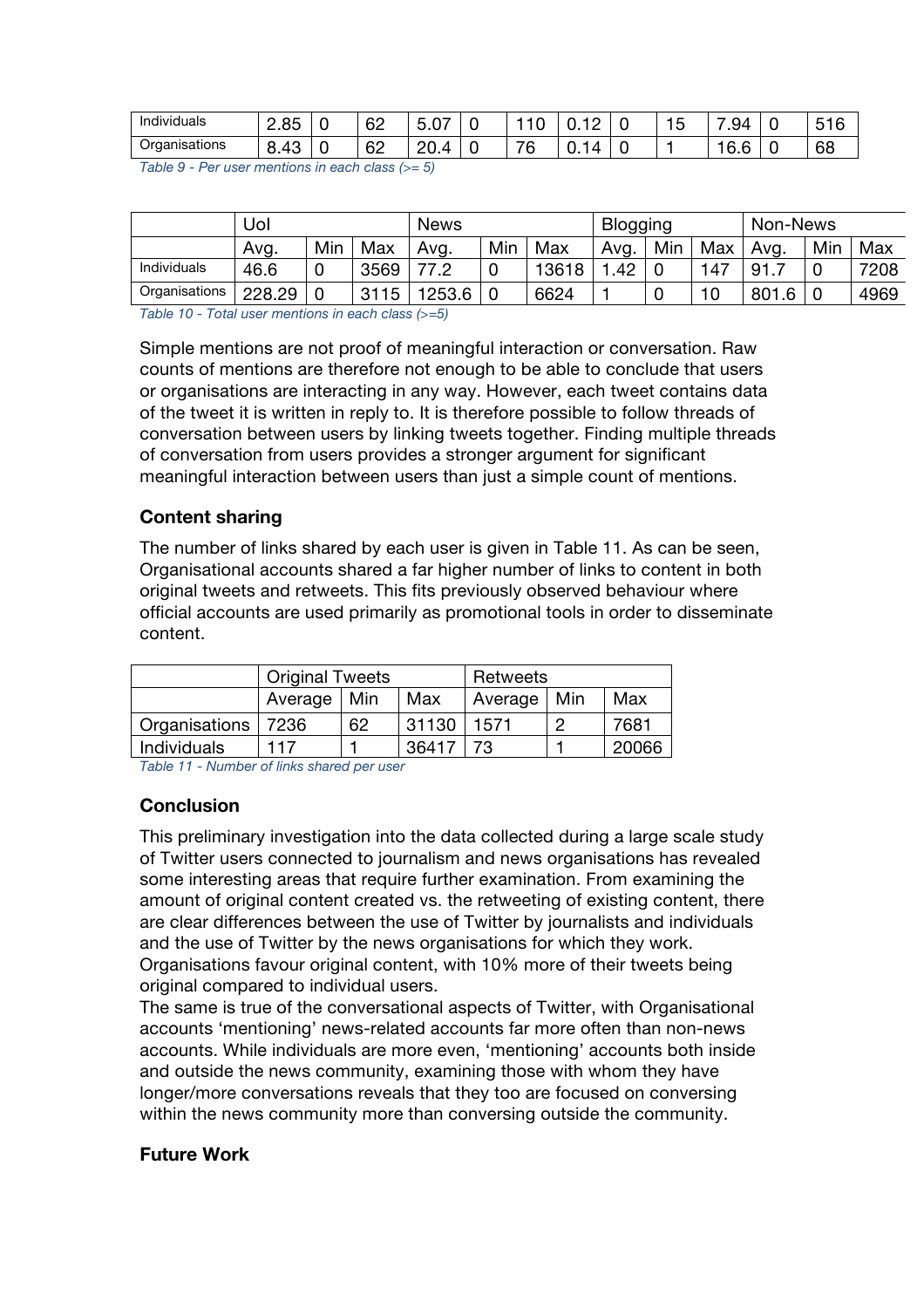There is much more analysis to do with this data. The collection of Twitter data can be broadened to include further organisations and their staff. Comparisons can be made between those organisations approaching Twitter from a place of 'old' media (established newspapers etc.) and those 'new media' organisations, focused on the web.

The identification of communities can be improved by including more detailed analysis of user profiles and by using machine learning classification algorithms, backed up by human evaluation to more accurately classify the users.

This paper has not addressed the vast number of retweets of original content created by users within the study by external third parties. Analysis of these retweets, the accounts that carried them out, and the comments or additions made to the original tweet may reveal insights into the level of agreement with news reporting and analysis, shedding further light on the role of gatekeepers and the spread of news information through social media.

The full content of original tweets has also not been analysed. Examining this, along with data relating to profile growth may reveal common trends and features in audience capture and retention, increasing the knowledge of what content succeeds within social media.

#### **References**

- Bro, Peter, and Filip Wallberg. 2014. "Digital Gatekeeping." Digital Journalism 2 (3): 446–54. doi:10.1080/21670811.2014.895507.
- Bruns, Axel, and Jean Burgess. 2012. "RESEARCHING NEWS DISCUSSION ON TWITTER." Journalism Studies 13 (5-6): 801–14. doi:10.1080/1461670X.2012.664428.
- Bruns, Axel, and Tim Highfield. 2012. 'Blogs, Twitter, and Breaking News : The Produsage of Citizen Journalism.' In Lind, Rebecca Ann (Ed.) *Produsing Theory in a Digital World: The Intersection of Audiences and Production in Contemporary Theory*, edited by Rebecca Ann Lind, pp 15–32. Digital Formations, v. 80. New York: Peter Lang.
- Bruns, Axel, and Yuxian Eugene Liang. 2012. 'Tools and Methods for Capturing Twitter Data during Natural Disasters.' *First Monday; Volume 17, Number 4* - 2 April 2012. http://firstmonday.org/ojs/index.php/fm/article/view/3937/3193.
- Burnap, Pete, Omer F. Rana, Nick Avis, Matthew Williams, William Housley, Adam Edwards, Jeffrey Morgan, and Luke Sloan. 2013. "Detecting Tension in Online Communities with Computational Twitter Analysis." Technological Forecasting and Social Change, May. Elsevier B.V. doi:10.1016/j.techfore.2013.04.013.
- Burnap, Peter, Omer Rana, Matthew Williams, William Housley, Adam Edwards, Jeffrey Morgan, Luke Sloan, and Javier Conejero. 2015. "COSMOS: Towards an Integrated and Scalable Service for Analysing Social Media on Demand." *International Journal of Parallel, Emergent*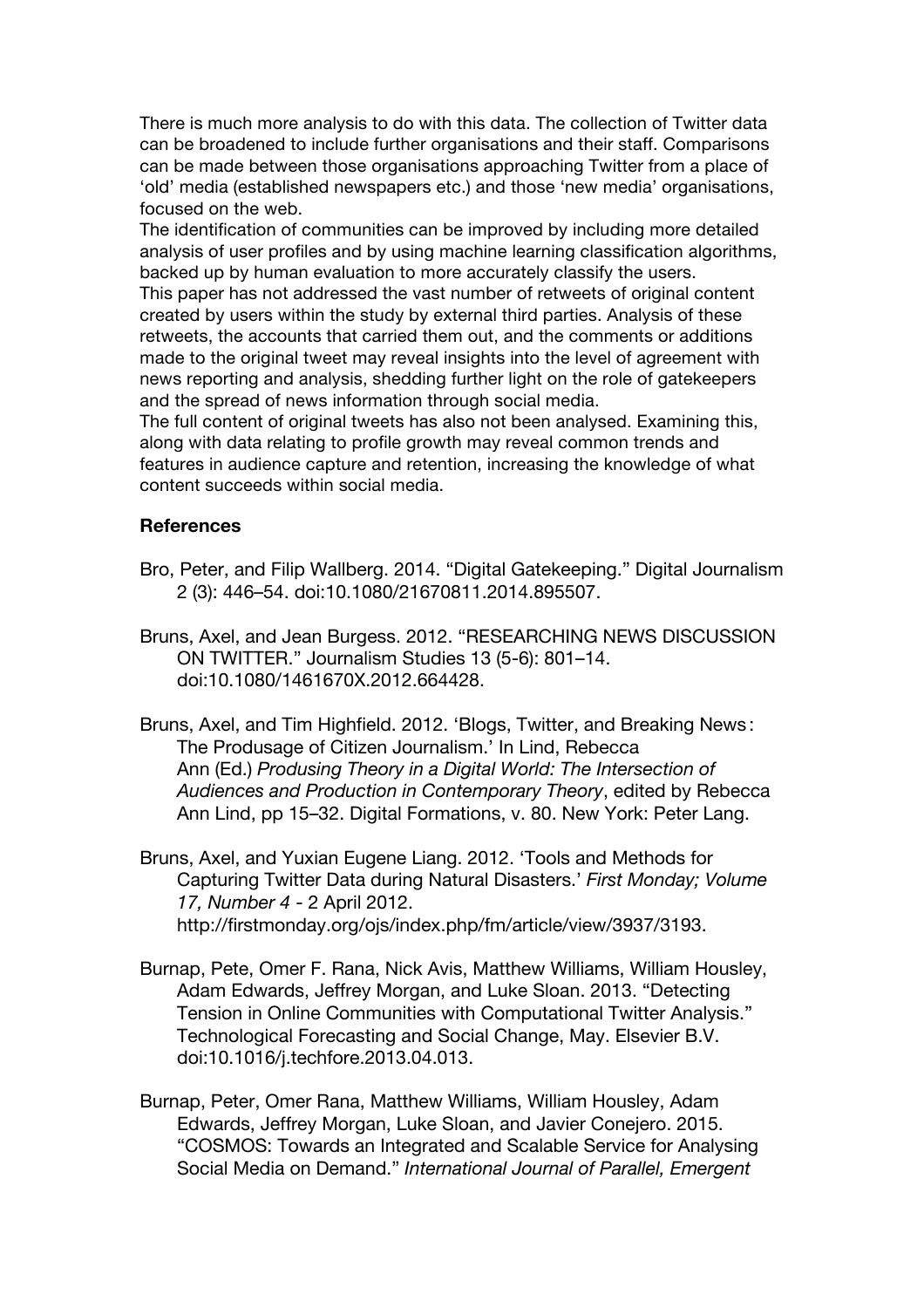*and Distributed Systems* 30 (2): 80–100. doi:10.1080/17445760.2014.902057.

- Cleary, Johanna, Eisa al Nashmi, Terry Bloom, and Michael North. 2014. "Valuing Twitter: Organizational and Individual Representations at CNN International." *Digital Journalism*, no. January 2015 (December): 1–17. doi:10.1080/21670811.2014.990255.
- Hedman, Ulrika, and Monika Djerf-Pierre. 2013. "THE SOCIAL JOURNALIST." *Digital Journalism* 1 (3): 368–85. doi:10.1080/21670811.2013.776804.
- Hermida, Alfred. 2013. "#Journalism Reconfiguring Journalism Research about Twitter, One Tweet at a Time." *Digital Journalism* 1 (3): 295–313. doi:10.1080/21670811.2013.808456.
- Herrera-Damas, Susana, and Alfred Hermida. 2014. "Tweeting but Not Talking: The Missing Element in Talk Radio's Institutional Use of Twitter." J*ournal of Broadcasting & Electronic Media* 58 (4): 481–500. doi:10.1080/08838151.2014.966361.
- Java, Akshay, Xiaodan Song, Tim Finin, and Belle Tseng. 2007. "Why We Twitter: Understanding Microblogging Usage and Communities." In Proceedings of the 9th WebKDD and 1st SNA-KDD 2007 Workshop on Web Mining and Social Network Analysis - WebKDD/SNA-KDD '07, 56– 65. New York, New York, USA: ACM Press. doi:10.1145/1348549.1348556.
- Lasorsa, Dominic L., Seth C. Lewis, and Avery E. Holton. 2012. "Normalizing Twitter." *Journalism Studies* 13 (1): 19–36. doi:10.1080/1461670X.2011.571825.
- Newman, Nic, William H Dutton, and Grant Blank. 2012. "Social Media in the Changing Ecology of News : The Fourth and Fifth Estates in Britain." *International Journal of Internet Science* 7 (August 2015): 6–22. doi:10.2139/ssrn.1826647.
- Nielsen, Rasmus Kleis, and Kim Christian Schrøder. 2014. "The Relative Importance of Social Media for Accessing, Finding, and Engaging with News." *Digital Journalism* 2 (4): 472–89. doi:10.1080/21670811.2013.872420.
- Rosenstiel, Tom, and Amy Mitchell. 2011. 'How Mainstream Media Outlets Use Twitter.' The Project for Excellence in Journalism. Pew Research Center, School of Media and Public Affairs, George Washington. University.

http://www.journalism.org/files/legacy/How%20Mainstream%20Media %20Outlets%20Use%20Twitter.pdf